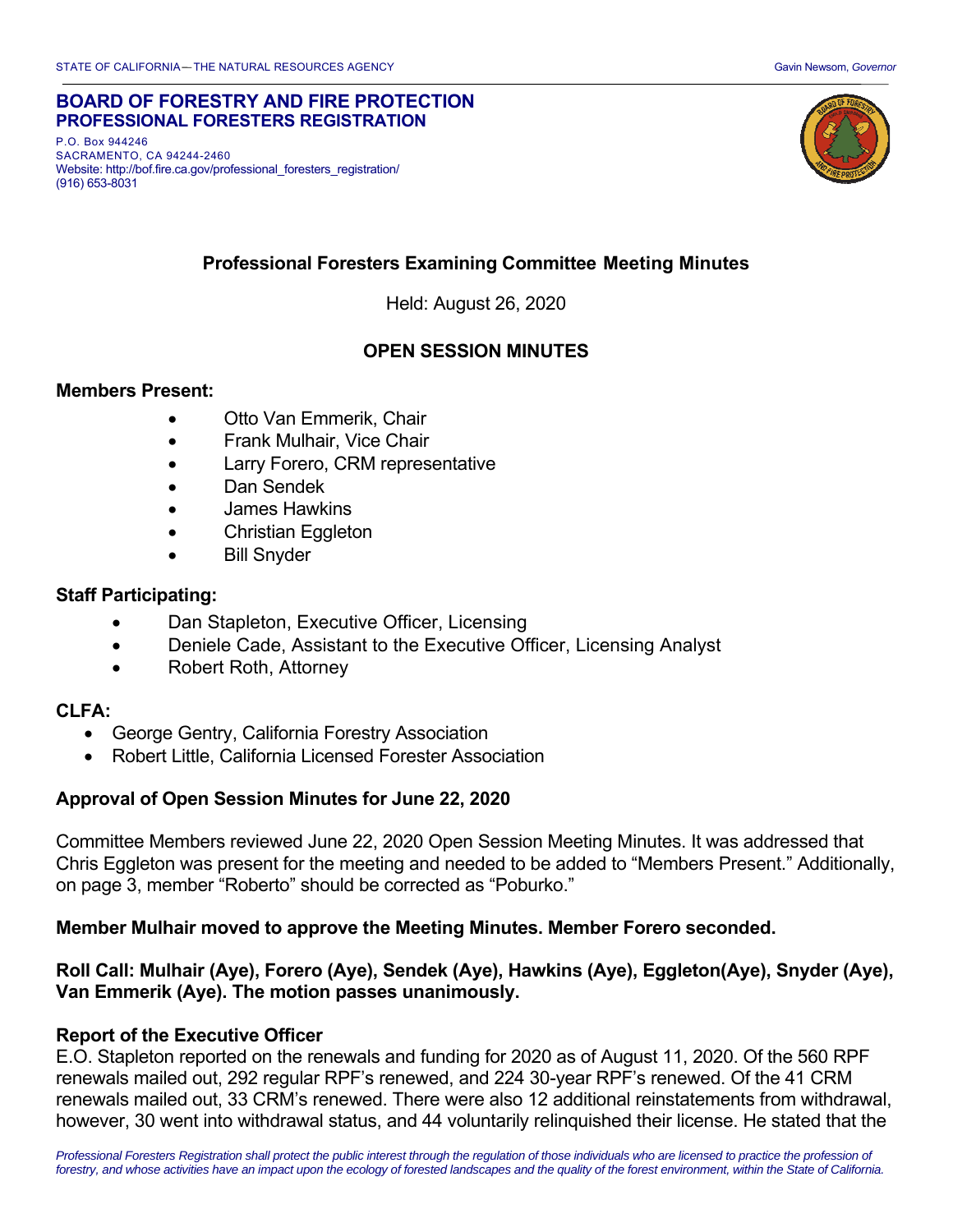program has made \$186,890 and will fall short of about \$7,000. Despite the shortfall, he believes that the 30-year renewal discount helped to retain many RPF's from the fee increase. Stapleton stated that the program application fee is limited by law to \$200, but if it can be increased over time, this could help put budgets in the black. He is hopeful that that the program is close to getting funds into corrected conditions. He stated that even with the usual 25 to 30 applicants in a year that get their license, once they come into the fold, the deficit will be gone.

E.O. Stapleton also reported on the status of applications and the RPF exam. Since the April exam was postponed, there are 66 RPF applicants and 1 CRM applicant taking the upcoming October exam. The venues for the exam are located in Eureka, Redding, Shingle Springs, Santa Rosa, Visalia, Fort Bragg, and Sacramento. There are actions to implement mitigation plans for COVID-19. Examinees must wear face coverings, and have their temperature taken before entry. Proctors will wear rubber gloves, and surfaces will be sanitized before and after examinations. Additionally, if weather and air quality permits, doors and windows will be open to allow for sufficient air flow. E.O. Stapleton states that he strongly recommends switching to online exams, and would like to discuss this at the next PFEC meeting in November or December.

# **Review and Update PFEC Policy Items**

E.O. Stapleton reminded everyone that the document is only a guidance, and that it is important to remain general as specific requirements will need to be supported by regulation and if not supported will require rulemaking.

# **PFEC Item3(b) Policy Review – Staff Proposed Edits:**

 language. In policy 6, they struck out policy code. In policy 7, they removed regulations that were outside struck out Miranda rights, as both staff and E.O. Stapleton felt that it was inappropriate. There is also a E.O. Stapleton stated that starting at the top, the date needs to be changed. Staff crossed out sections, and added generalized language stating that these policies are neither mandatory nor enforceable in their own right. In policy 1, staff struck out language regarding burden of proof, and added generalized the jurisdiction for the State of California. Additional language was added to simplify and generalize policies. In policy 8, language was added where the E.O. has the discretion to determine that, "the facts pertaining to the processing of a particular complaint warrant deviation from these guidelines…" Staff strike-out under accusation, where "suspension" was changed to "formal accusation." Language was changed to help avoid going through the process of a hearing. Additionally, the policy to notify clients and employers in the case of suspensions was struck out, as E.O. Stapleton stated that he has never done that.

Member Sendek recommended that policy 8, Board Actions from Hearings Findings, should be reviewed by staff regarding notifications to existing employers and clients.

Y.G. stated that per the Professional Foresters Laws and Regulations, when a license is suspended, it is required to notify the clients. He explained that license suspension isn't just licensing news, it is for the daily recorder, and that the strike-out in policy 8 seems to conflict existing regulation 1612.2a2.

In policy 10, changes were simplified but still informative. Staff added that conditions are, "determined by a case by case basis."

Member Snyder stated that it seems to be Timber Harvesting centered, and there are other documents prepared by RPF's that should be included to expand the focus.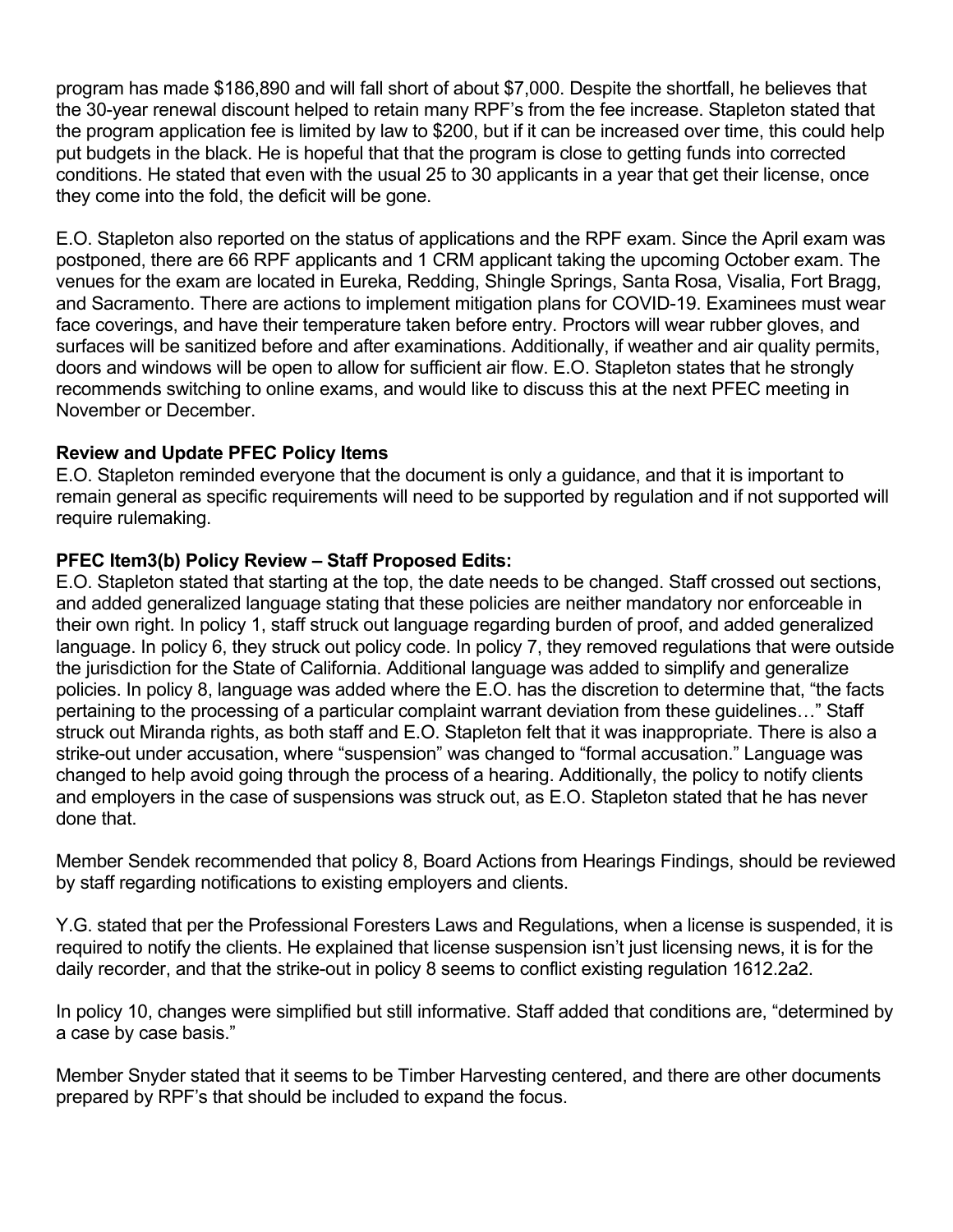It was decided that policy 10 needs to be revised by staff to provide more focus on work products that *RPF's can undertake, with more information specific to RPF's.* 

# **PFEC Item3(a) Policy Review – Snyder Edits:**

 Member Snyder made changes starting with policy 3. Language was added to clarify that a statewide list shows only the registration number. In policy 5, language was added to provide clarification for list types, and the information that is included. A section for the CFIP list was also added.

E.O. Stapleton mentioned that there was prior discussion to combine the consultant and CFIP list.

Member Sendek proposed to rename statewide consumer list to statewide contact list.

 E.O. Stapleton clarified that a consumer list should only display the name and license status to be used solely for verification purposes. He also wants to replace the public list with the statewide consumer list.

Vice Chair Mulhair expressed that he liked the idea that the public can verify license status for RPF's.

 There were discussions to have two lists, a statewide and a consultant list, where the consultant list will provide more information including participation in CFIP, contact information, and the region of service. The regions would include county, statewide and geographical descriptions. There were discussions to provide information for landowner assistance instead of CFIP, or in addition to.

urban, and forest health), and federal categories that RPF's work under to keep the list generalized. Bob Little recommended to add three categories, including harvest document, forest practice (CFIP,

E.O. Stapleton will generalize information in policy 5 up to item c, with the removal of the entire section on the CFIP list, and recommends coming back to it at the next meeting.

There were discussions to make changes for policy 10. E.O. Stapleton recommended using PFEC Item3(b) Policy Review – Staff Proposed Edits to make changes. There were discussions to provide language to include RPF work product.

E.O. Stapleton proposed to strike, "written timber harvest plans and other related documents," and include, "required RPF professional work product."

Y.G. recommends including, "professional work products including but not limited to..." and list several examples.

*It was decided to change the word "increase" to "include" in line 6 under policy 10 that reads, "It is the intent of the Board that this type of review will increase the thoroughness and completeness…" Additionally, it was decided that the last line should state, "including but not limited to the following."* 

Policy 11 had discussions for change as well. It was recommended to add more bullets to expand on information in Statement III.

Member Eggleton recommended to mention the requirement to have an RPF on certain projects, particularly in relation to carbon projects.

There were discussions to mention that professors in college are exempt, and do not require a valid California RPF license.